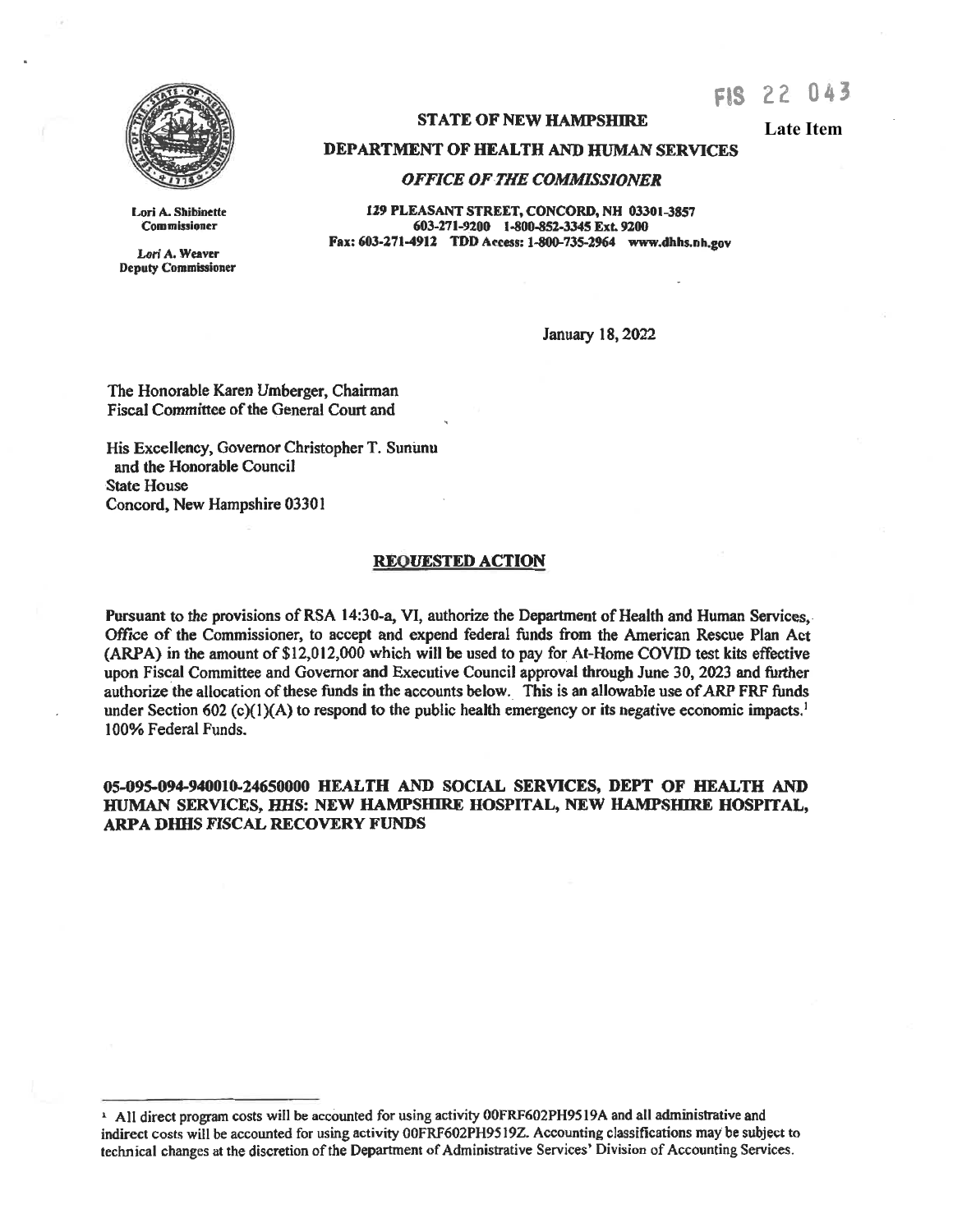The Honorable Karen Umberger, Chairman His Excellency, Governor Christopher T. Sununu January 18, 2022 Page 2 of 3

| Class/Obj  | <b>Class Title</b>            | <b>Current</b><br>Modified<br><b>Budget</b> | <b>Increase</b><br>(Decrease)<br><b>Amount</b> | <b>Revised</b><br><b>Modified</b><br><b>Budget</b> |
|------------|-------------------------------|---------------------------------------------|------------------------------------------------|----------------------------------------------------|
| 000-400338 | <b>Federal Funds</b>          | \$70,711,508                                | \$12,012,000                                   | \$82,723,508                                       |
|            | <b>General Funds</b>          |                                             |                                                |                                                    |
|            | <b>Total Revenue</b>          | \$70,711,508                                | \$12,012,000                                   | \$82,723,508                                       |
| 020-500200 | <b>Current Expense</b>        | S1                                          | \$12,000,000                                   | \$12,000,001                                       |
| 030-500301 | Equipment                     | S1                                          | \$0                                            | \$1                                                |
| 040-500800 | <b>Indirect Costs</b>         | \$2,121,473                                 | \$O                                            | \$2,121,473                                        |
| 041-500801 | <b>Audit Fund Set Aside</b>   | \$49,373                                    | \$12,000                                       | \$61,373                                           |
| 042-500620 | Post-Retirement Benefits      | \$8,733                                     | \$0                                            | \$8,733                                            |
| 046-500464 | Consultants                   | \$1                                         | \$0                                            | \$1                                                |
| 047-500240 | Own Forces Maintenance (Bld   | \$1                                         | \$0                                            | \$1                                                |
| 048-500226 | Contract Repairs; Bldg, Groun | \$1                                         | \$0                                            | \$1                                                |
| 059-500117 | Temp Full Time                | \$98,792                                    | \$0                                            | \$98,792                                           |
| 060-500601 | <b>Benefits</b>               | \$126,251                                   | \$0                                            | \$126,251                                          |
| 102-500731 | Contracts for Program Service | \$57,035,657                                | \$0                                            | \$57,035,657                                       |
| 103-502664 | Contracts for Ops Services    | \$11,271,224                                | \$O                                            | \$11,271,224                                       |
|            | <b>Total Expenses</b>         | \$70,711,508                                | \$12,012,000                                   | \$82,723,508                                       |

## **EXPLANATION**

The purpose of this request is for the New Hampshire Department of Health and Human Services to purchase one million Covid-19 over-the-counter antigen tests. National antigen supply chains are limited which prevents New Hampshire residents from easily purchasing these tests through traditional access points (e.g. pharmacies, large retailers). With the continued increase in community spread of Covid-19 in New Hampshire, rapid and early detection is important to reduce the spread of disease throughout New Hampshire, limit the strain on our medical care system, and keep schools and businesses open.

To expedite their distribution to the public and maximize existing storage and distribution capabilities, New Hampshire Liquor Stores will sell these rapid antigen tests at cost, plus the administrative fee to cover the Liquor Stores' overhead. DHHS will coordinate any relevant messaging for public awareness via its Public Information Office and in conjunction with the NHLC, as needed. The funds from sales will be returned to the ARP funds which will then be reallocated to another eligible expense through the normal process.

The Department will monitor usage rates and coordinate with the New Hampshire Liquor Commission on relevant administrative activities.

Funds will be budgeted as follows:

Class 020 - The funds will be used to purchase the At Home COVID test kits Class 041 - The funds will be used to pay for audit fund set aside per State requirement.